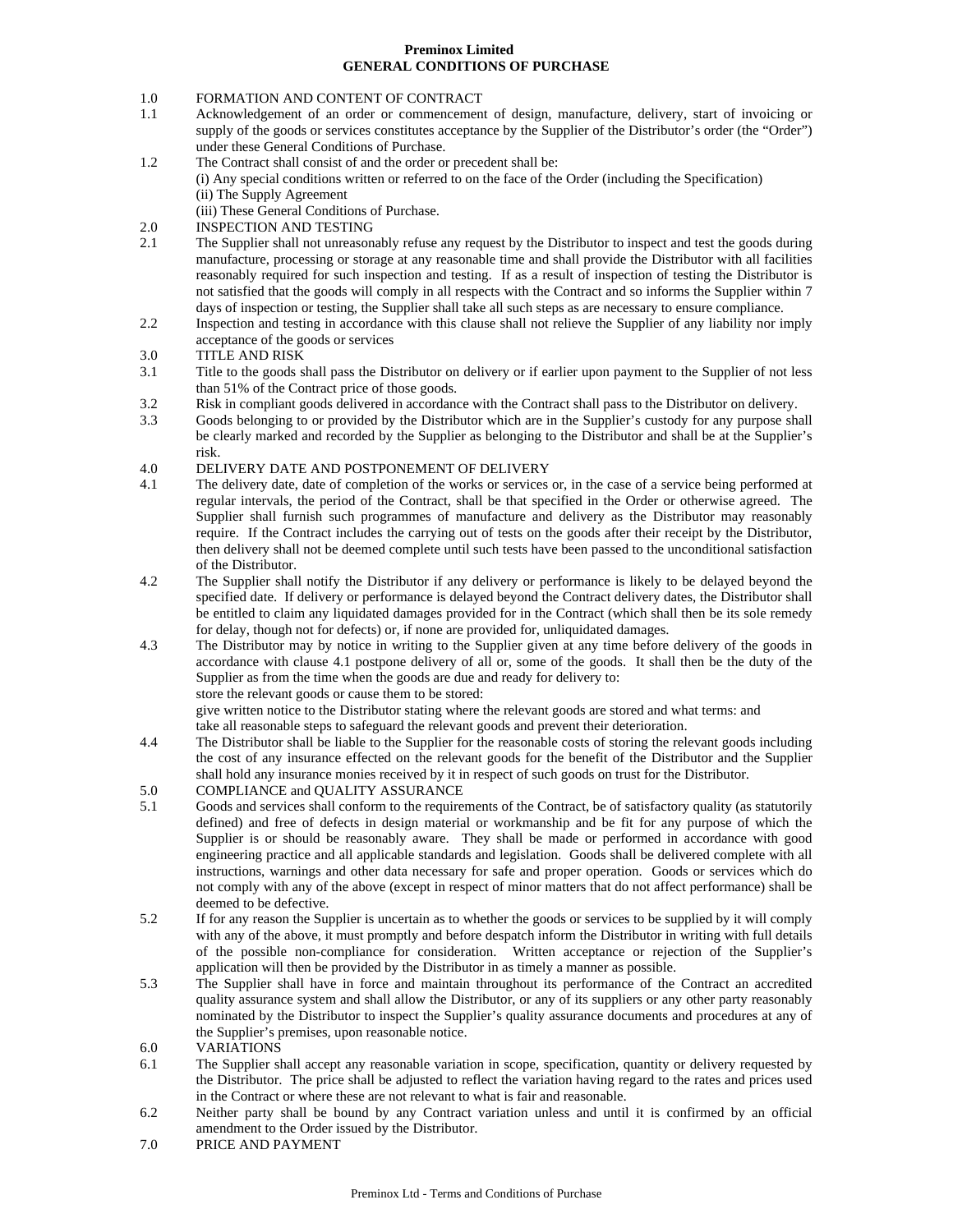- 7.1 Where the Distributor was issued no variation in scope relating to specification, quantity or delivery the prices stated on the Order are fixed and firm for the duration of the Contract.
- 7.2 Unless otherwise stated in the Order, the Contract Price shall be inclusive of the costs of delivery to the delivery address stated on the face of the Order.
- 7.3 Unless otherwise stated in writing, payment shall be made by the Distributor against services performed in accordance with the Contract or delivery of compliant goods together with all documentation required under the contract within ninety days from the end of the month in which an acceptable invoice was submitted.
- 7.4 The Distributor may deduct from any payments otherwise due to the Supplier any reasonable estimate made in good faith of losses or damages that it is likely to suffer due to any breach of Contract by the Supplier. If any later assessment of such loss or damage requires any repayment to the Supplier, such repayment shall bear no interest and its previous deduction shall not be a breach of Contract by the Distributor.
- 7.5 Insofar as the Late Payment of Commercial Debts (Interest) Act 1998 applies to the Contract, the Supplier shall be entitled to simple interest on overdue payments at a rate of 1% above the UK clearing bank base lending rate.
- 8.0 REJECTION AND REMEDY OF DEFECTS
- 8.1 The Distributor shall be entitled to reject any goods delivered which are not in accordance with the Contract and shall not be deemed to have accepted any goods until the Distributor has had a reasonable time to inspect them following delivery or, if later, within a reasonable time after any latent defects in the goods have become apparent, without prejudice to which the Distributor may in any event reject the goods or services within six months of supply of the goods by the Distributor to its customer if they are defective. Rejected goods shall be collected by the Supplier promptly at its own cost. Upon rejection of any goods or services, the Distributor shall have the right to require the Supplier to replace them within such time as may be stipulated by the Distributor or terminate the Contract without prejudice to its other rights and remedies.
- 8.2 Without prejudice to any other rights of the Distributor the Supplier shall at its own expense upon request by the Distributor promptly repair or replace any goods which are discovered to be defective within 6 months of delivery. Repairs and replacements shall themselves be subject to the foregoing obligations from the date of delivery, reinstallation or passing of tests (if any) whichever is appropriate after repair or replacement.
- 8.3 If the Supplier fails within a reasonable time to remedy any defect as above provided, the Supplier shall return any money paid by the Distributor in respect of the defective items and the Distributor shall be entitled to terminate the Contract without prejudice to its other rights and remedies.
- 9.0 INTELLECTUAL PROPERTY RIGHTS
- 9.1 All information and know-how including drawings, specifications and other data provided by the Distributor in connection with the Contract shall remain at all times the Distributor's property and may be used by the Supplier only for the purpose of performing the Contract. The Supplier shall keep the information and knowhow confidential and shall return them to the Distributor upon request.
- 9.2 The Supplier shall indemnify the Distributor against all claims arising from infringement or intellectual property rights in relation to the goods or services which are the subject of the Contract.
- 9.3 The Supplier shall neither quote nor supply parts made with the Distributor's tools or materials or to the Distributor's patterns, drawings, specification or designs, to any third party without the Distributor's prior written consent.
- 9.4 Any inventions, patents, copyrights, design rights and other intellectual property rights arising from the execution of the Order shall become the property of the Distributor and the Supplier shall not disclose the same to any third party. The Supplier shall do all things and execute such documents as may be necessary to assign such property to the Distributor.
- 10.0 FORCE MAJEURE
- 10.1 If performance of either party's obligations under the Contact are delayed by any act or omission or default of the other party or act of God, act of omission of government, war or similar event beyond either party's reasonable control ("Force Majeure") (but not acts defaults or omissions of a party's sub-contractor or supplier shall not be themselves be events beyond the reasonable control of that party) the time for performance shall be amended accordingly subject to the delayed party promptly informing the other of the event and taking all reasonable steps to reduce the delay.
- 11.0 TERMINATION
- 11.1 The Distributor may terminate the Contract without prejudice to any other of its rights and without liability to the Supplier if:
	- 11.1.1 The Supplier's performance or delivery is delayed for 30 days or more (whether by Force Majeure or otherwise).
	- 11.1.2 The Supplier, having failed to comply with any delivery dates, fails to comply with a further notice by the Distributor calling for immediate delivery.
	- 11.1.3 The Supplier fails to deliver by the date that the maximum of any liquidated damages specified in the Contract have been incurred.
- 11.2 Either party may terminate the Contract if the other party becomes bankrupt of insolvent or (being a company) makes an arrangement with its creditors or has a receiver or administrator appointed or commences to be wound up or if the other party reasonably apprehends that any of the above is about to occur.
- 11.3 The Distributor may terminate the Contract if any related Contract between the Distributor and a third party is terminated for whatever reason. In such event the Distributor shall compensate the Supplier for costs reasonably and properly incurred until termination, subject to the Supplier taking all reasonable steps to minimise such costs and subject to reasonable proof being provided. Compensations shall not in any event exceed 50% of the Contract price. The remedies in this clause 11:3 shall be the Supplier's sole remedies for any termination under this clause 11:3.
- 12.0 LIABILITY FOR ACCIDENTS AND DAMAGE